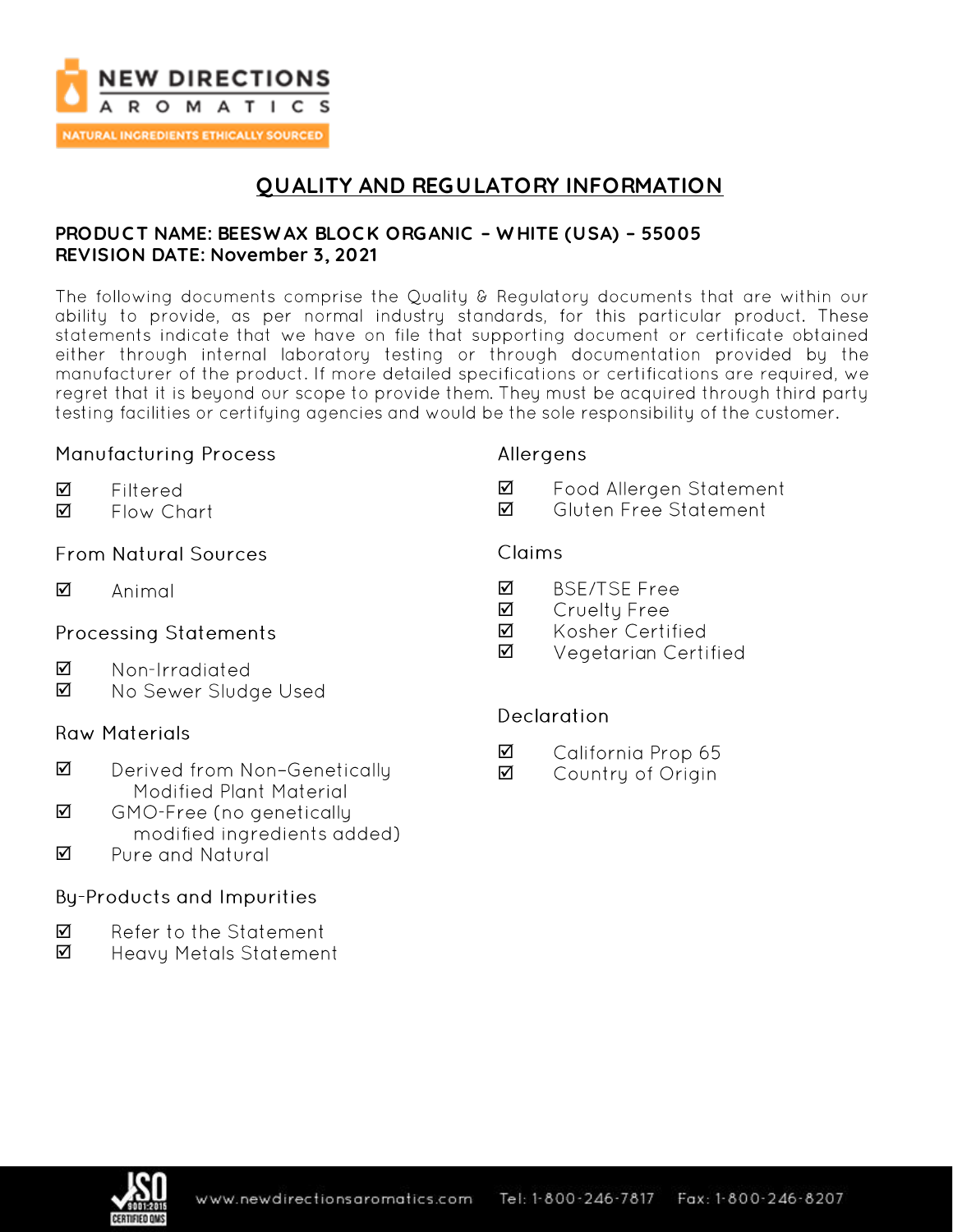

# **FLOW C HART**

### **PRODUC T NAME: BEESW AX BLOC K ORGANIC – W HITE (USA) – 55005**



#### **Disclaimer & Caution**

Please refer to all relevant technical information specific to the product, prior to use. The information contained in this document is obtained from current and reliable sources. New Directions Aromatics Inc. provides the information contained herein, but makes no representation as to its comprehensiveness or accuracy. Individuals receiving this information must exercise their independent judgment in determining its appropriateness for a particular purpose. The user of the product is solely responsible for compliance with all laws and regulations applying to the use of the products, including intellectual property rights of third parties. As the ordinary or otherwise use(s) of this product is outside the control of New Directions Aromatics Inc., no representation or warranty, expressed or implied, is made as to the effect(s) of such use(s), (including damage or injury), or the results obtained. The liability of New Directions Aromatics Inc. is limited to the value of the goods and does not include any consequential loss. New Directions Aromatics Inc. shall not be liable for any errors or delays in the content, or for any actions taken in reliance thereon. New Directions Aromatics Inc. shall not be responsible for any damages resulting from use of or reliance upon this information. In the event of any dispute, the Customer hereby agrees that Jurisdiction is limited to the province of Ontario, Canada.



Fax: 1-800-246-8207 www.newdirectionsaromatics.com Tel: 1-800-246-7817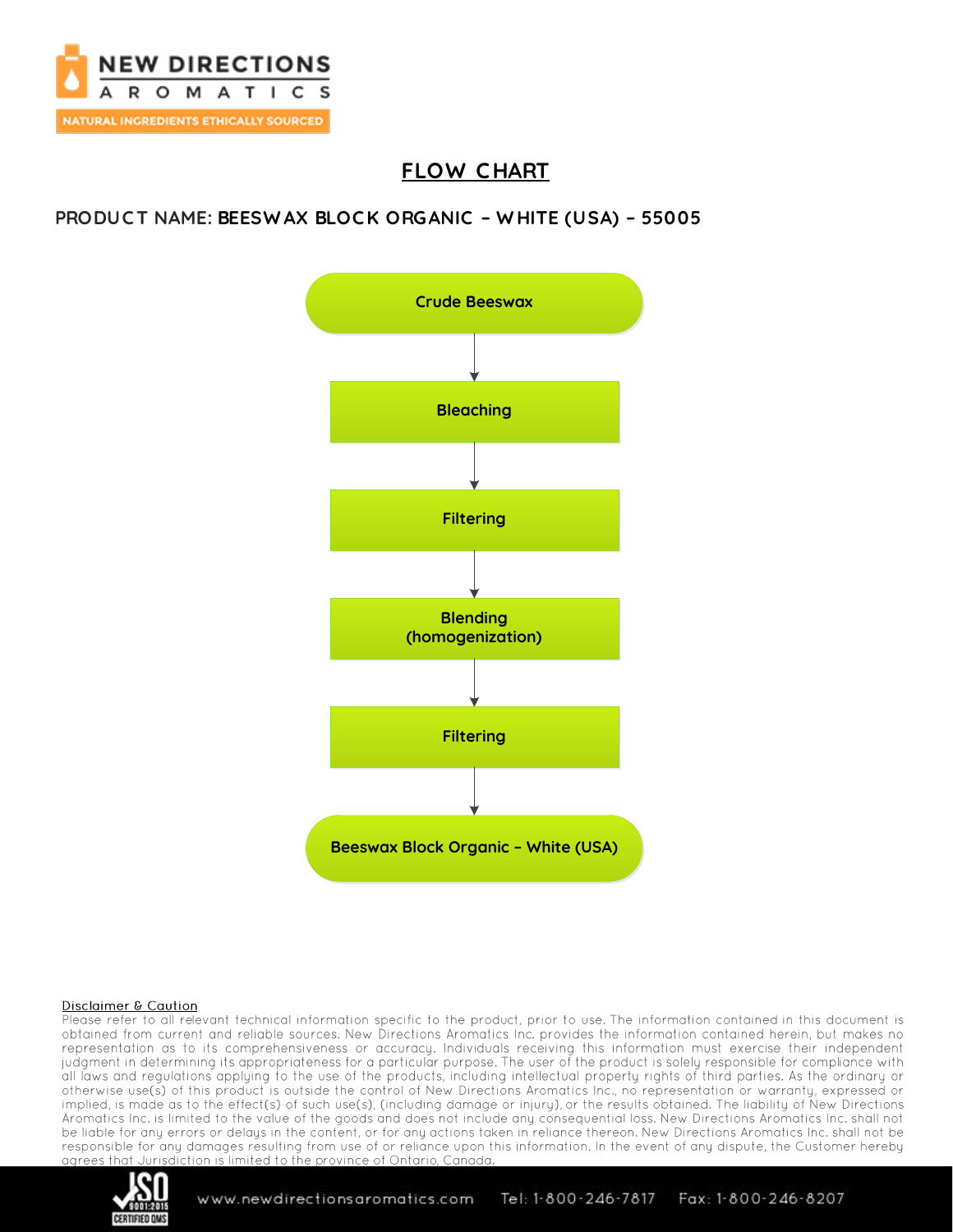

# **NON-IRRADIATION STATEMENT**

### PRODUCT NAME: BEESWAX BLOCK ORGANIC - WHITE (USA) - 55005

We hereby declare that, to the best of our knowledge, this product has not been irradiated and does not contain any ingredient that has gone through any irradiation.

#### **Disclaimer & Caution**

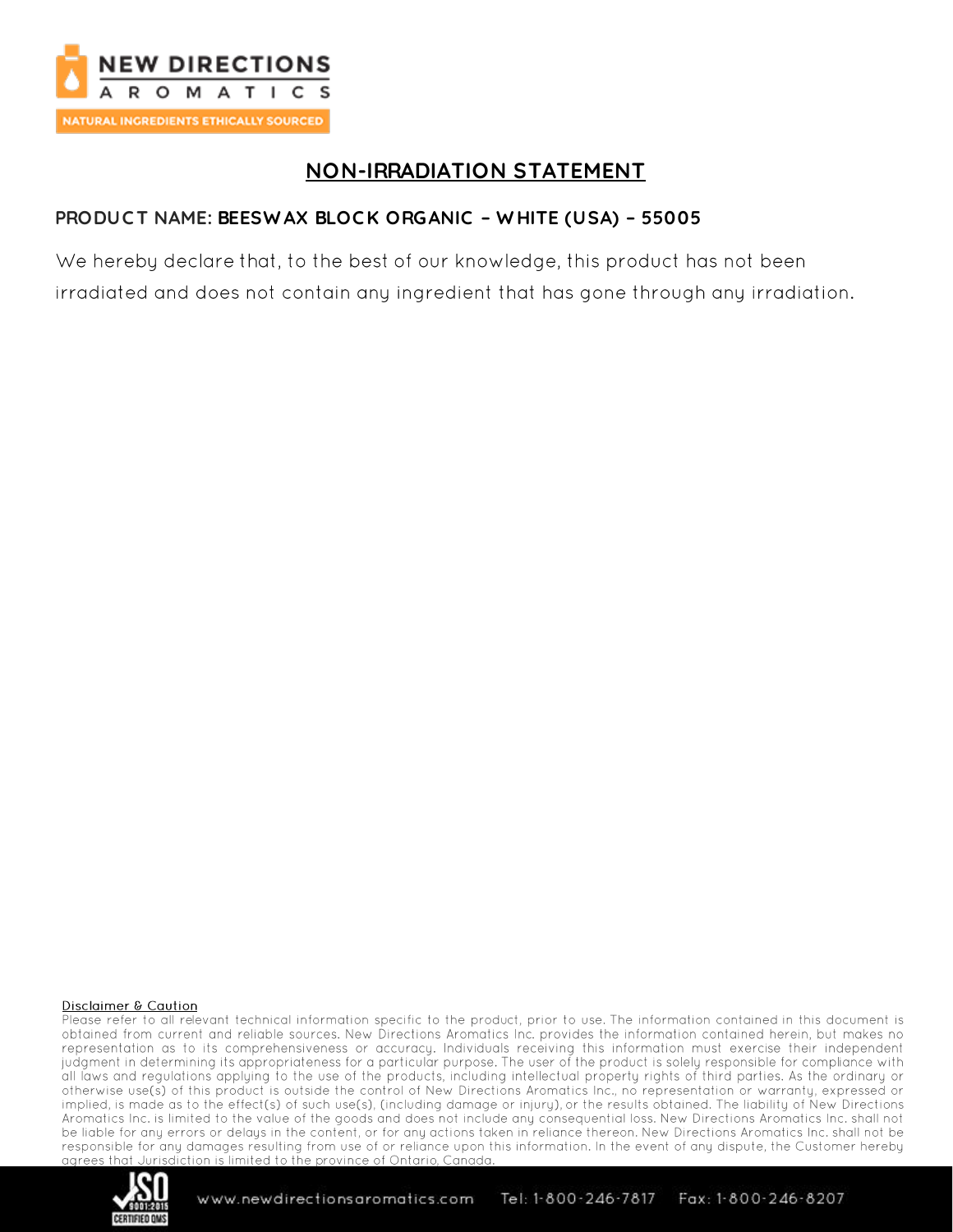

# **SEWER SLUDGE STATEMENT**

### PRODUCT NAME: BEESWAX BLOCK ORGANIC - WHITE (USA) - 55005

We hereby declare that, to the best of our knowledge, this product is free from and was not processed with sewage sludge.

#### **Disclaimer & Caution**

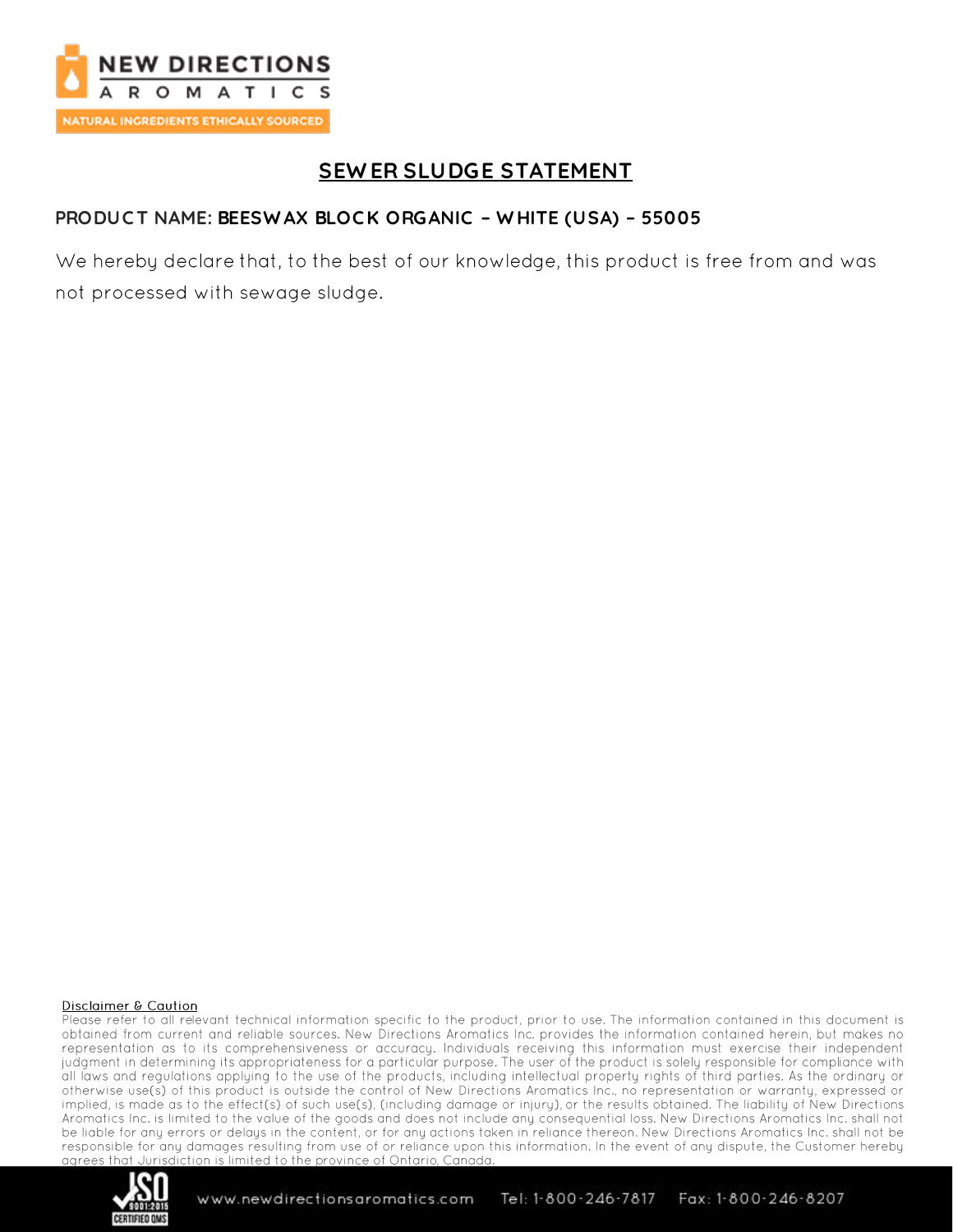

# **GMO STATEMENT**

### PRODUCT NAME: BEESWAX BLOCK ORGANIC - WHITE (USA) - 55005

We hereby declare that, to the best of our knowledge, this product was not produced from or with GMO plant material.

#### **Disclaimer & Caution**

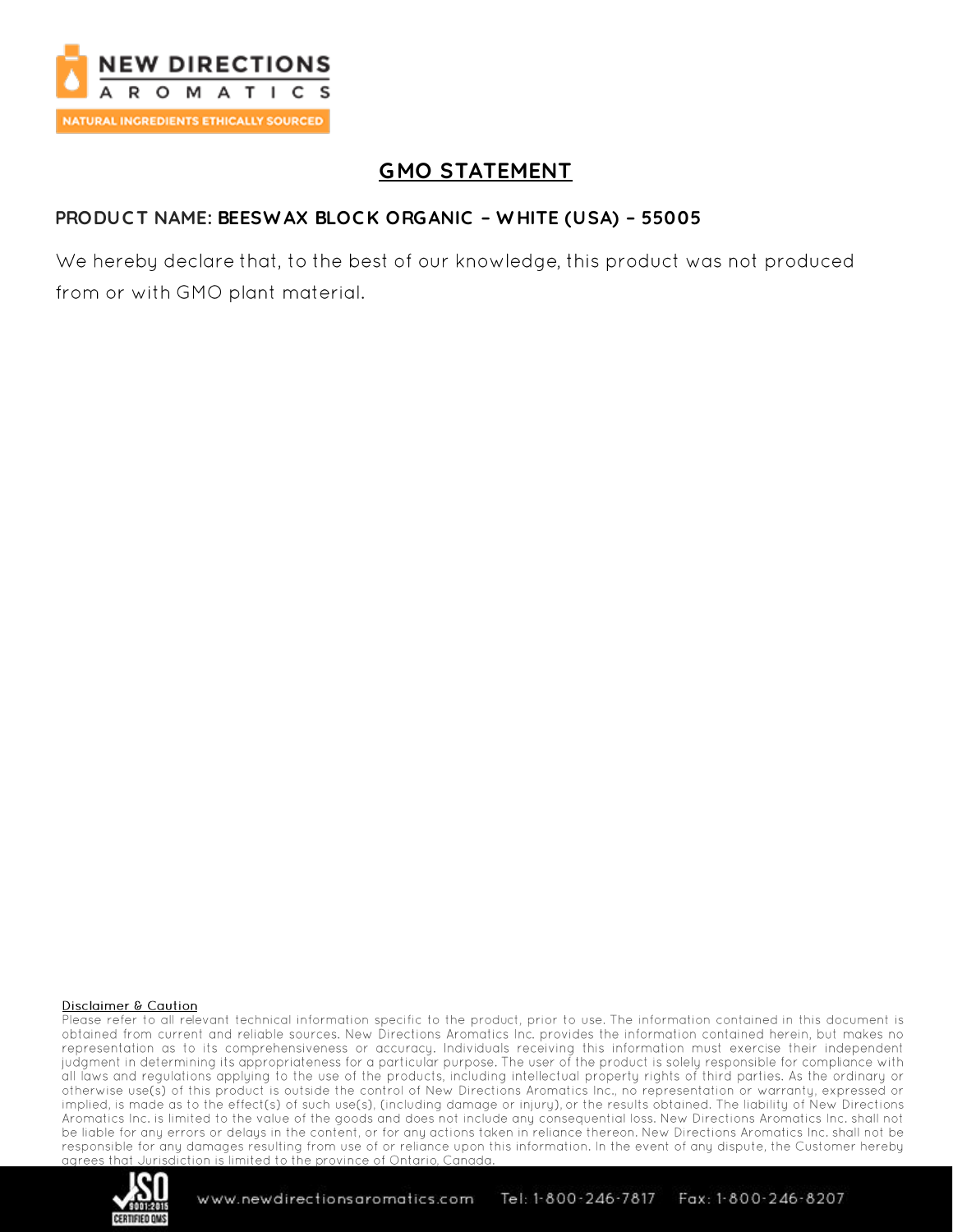

# PURE AND NATURAL STATEMENT

### PRODUCT NAME: BEESWAX BLOCK ORGANIC - WHITE (USA) - 55005

We hereby declare that, to the best of our knowledge, this product is 100 % pure and natural.

#### **Disclaimer & Caution**

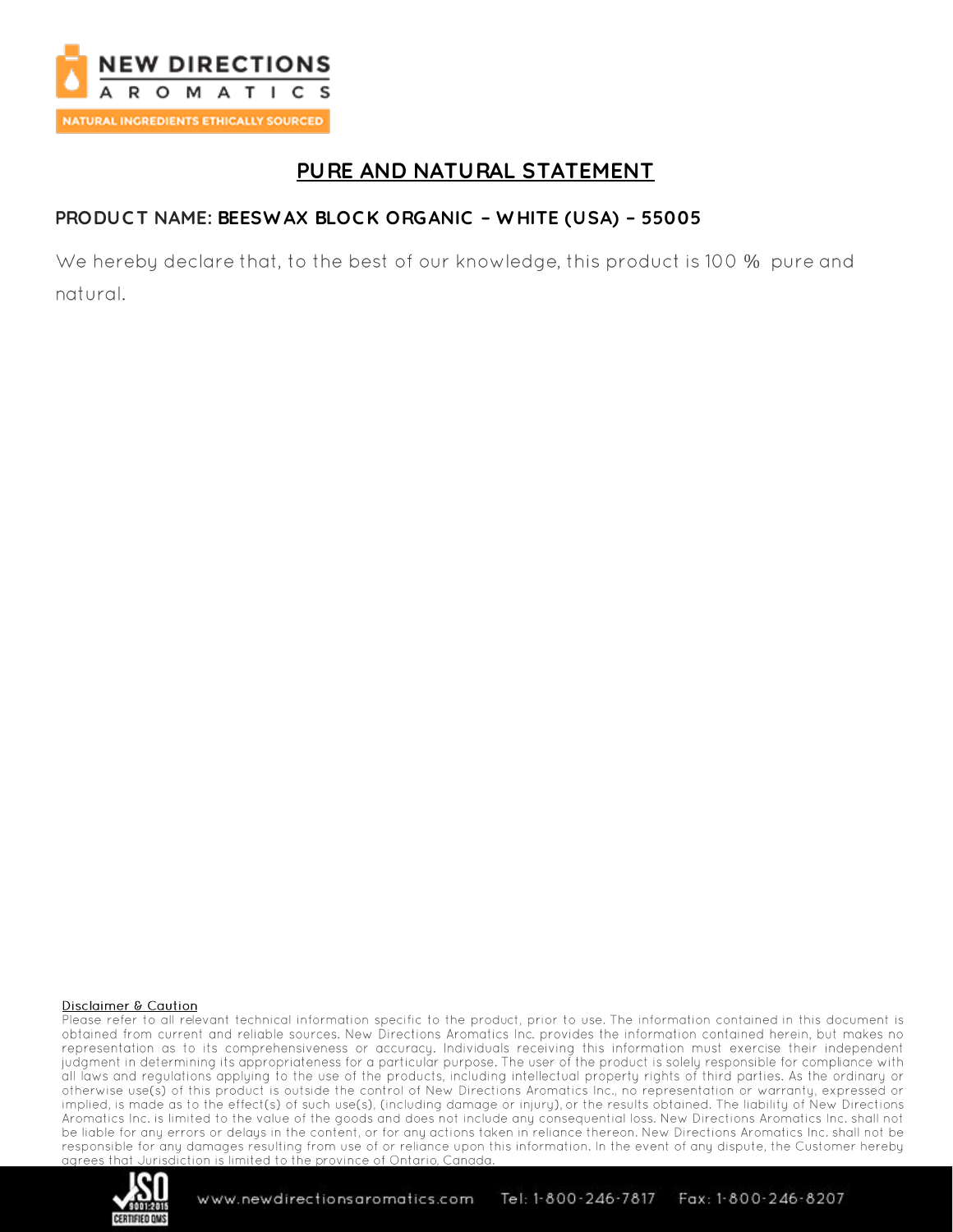

# **BY-PRODUC TS & IMPURITIES STATEMENT**

### **PRODUC T NAME: BEESW AX BLOC K ORGANIC – W HITE (USA) – 55005**

We hereby declare that, to the best of our knowledge, this product was not manufactured with, nor does it contain any of the following by-products and impurities:

- Aflatoxins •
- Antioxidants
- CMR (Carcinogenic, Mutagenic, Reprotoxic) Substances •
- Formaldehyde
- Microorganisms (Mould etc.) •
- Mycotoxins
- Nanoparticles •
- Parabens
- **Pesticides and Residual Pesticides**
- Phthalates
- Preservatives
- Solvents and Residual Solvents
- Sulfates
- SVHC (Substances of Very High Concern) •

#### **Disclaimer & Caution**

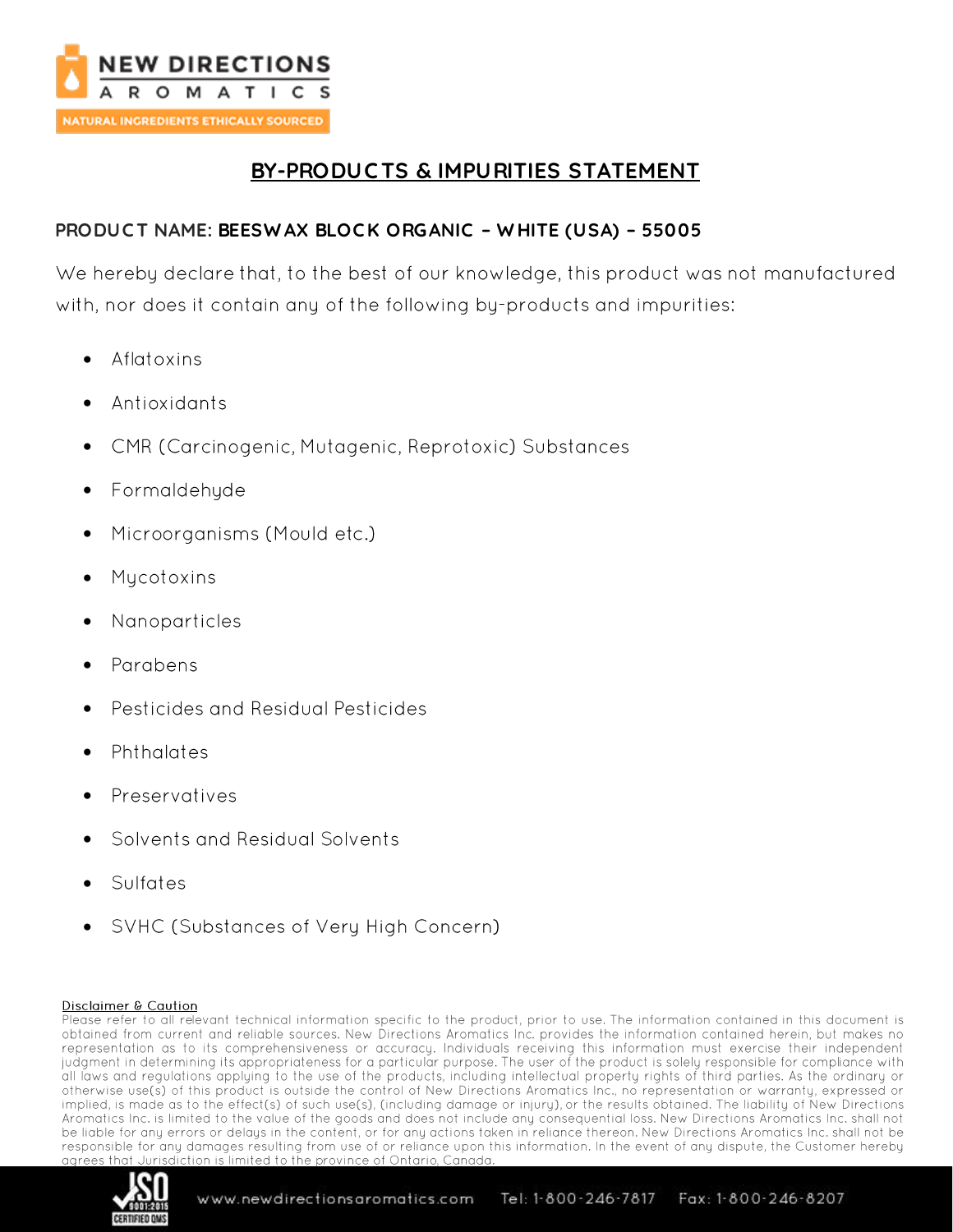

# **HEAVY METALS STATEMENT**

### PRODUCT NAME: BEESWAX BLOCK ORGANIC - WHITE (USA) - 55005

We hereby declare that, to the best of our knowledge, heavy metals are not part of the manufacturing process and are not added to this product. Naturally derived beeswax may contain naturally occurring, and unavoidable, heavy metals.

#### **Disclaimer & Caution**

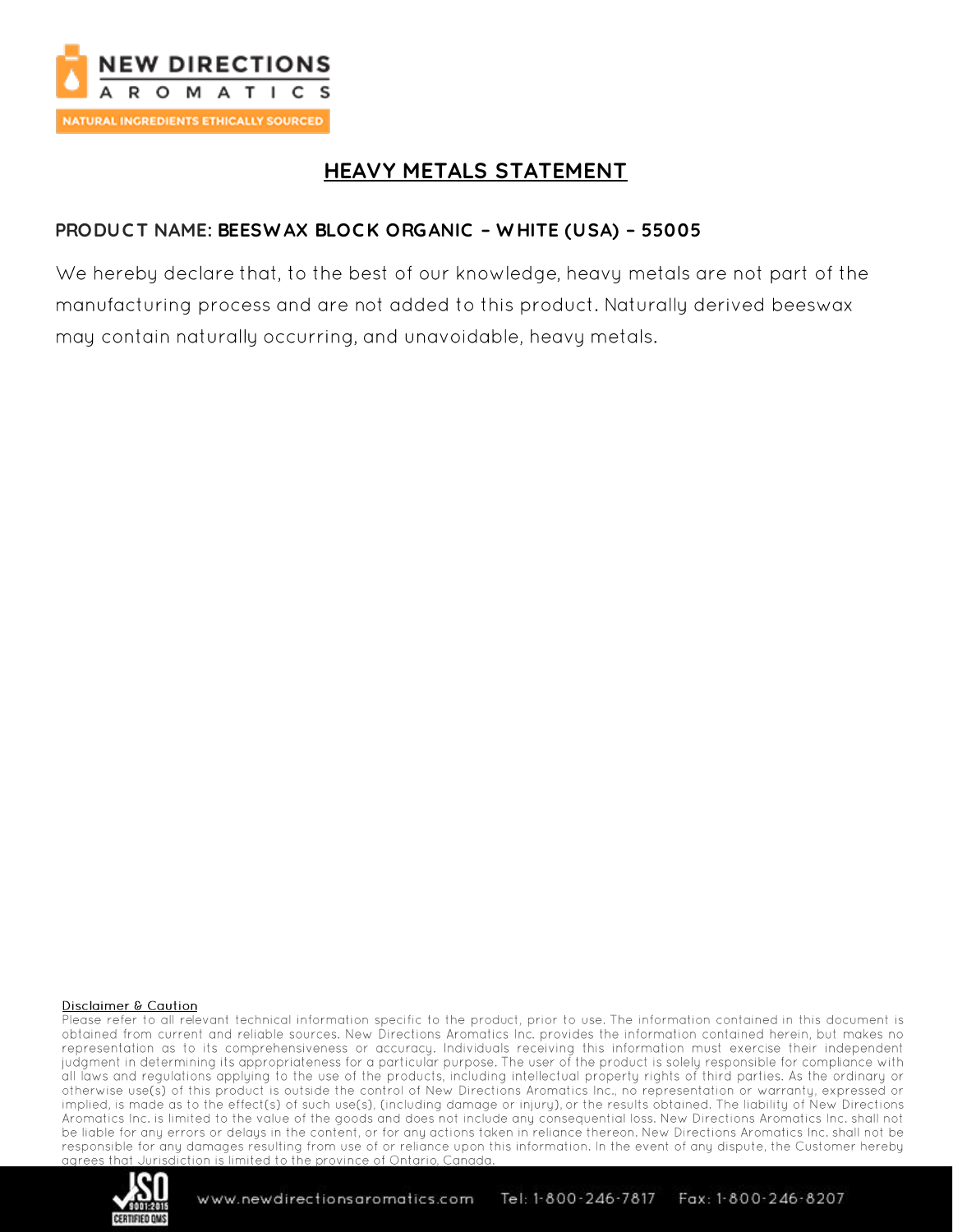

# **FOOD ALLERGEN INFORMATION**

### PRODUCT NAME: BEESWAX BLOCK ORGANIC - WHITE (USA) - 55005

| Component                                       | Present in the product |
|-------------------------------------------------|------------------------|
| Peanuts (and/or derivatives,) e.g., protein oil | No                     |
| Tree Nuts (and/or derivatives)                  | No                     |
| Sesame Seeds (and/or derivatives)               | No                     |
| Wheat                                           | No                     |
| Gluten                                          | <b>No</b>              |
| Soybeans (and/or derivatives)                   | No                     |
| Dairy (including lactose) or Eggs               | <b>No</b>              |
| Fish or their products                          | <b>No</b>              |
| Shellfish or their products                     | No                     |
| Meat (and/or derivatives) or Bovine Material    | No                     |
| Tartrazine                                      | No                     |
| Sulphites (and derivatives)                     | No                     |

#### **Disclaimer & Caution**

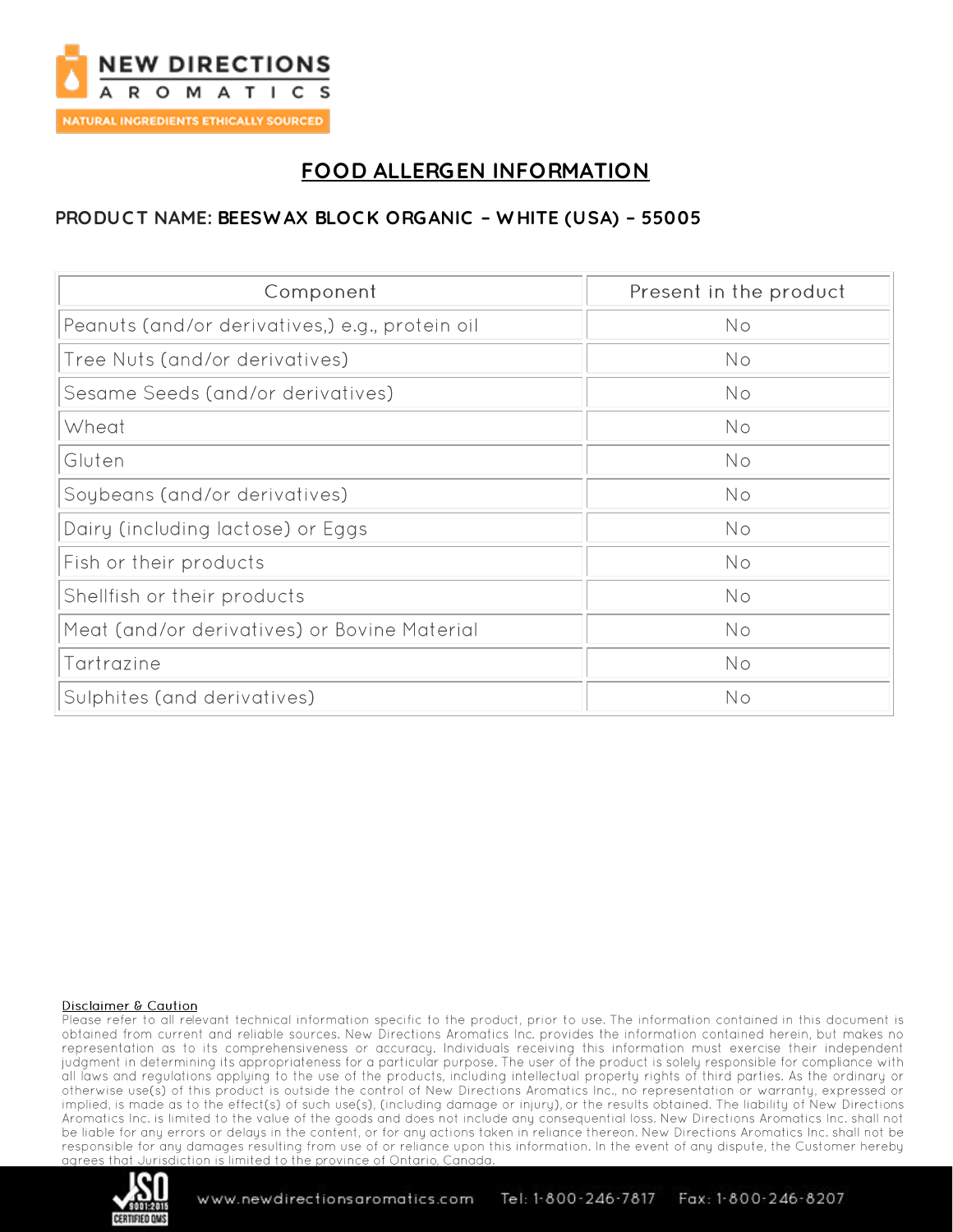

# **GLUTEN STATEMENT**

### PRODUCT NAME: BEESWAX BLOCK ORGANIC - WHITE (USA) - 55005

We hereby declare that, to the best of our knowledge, this product is gluten-free, nor was it manufactured with any ingredients containing gluten.

#### **Disclaimer & Caution**

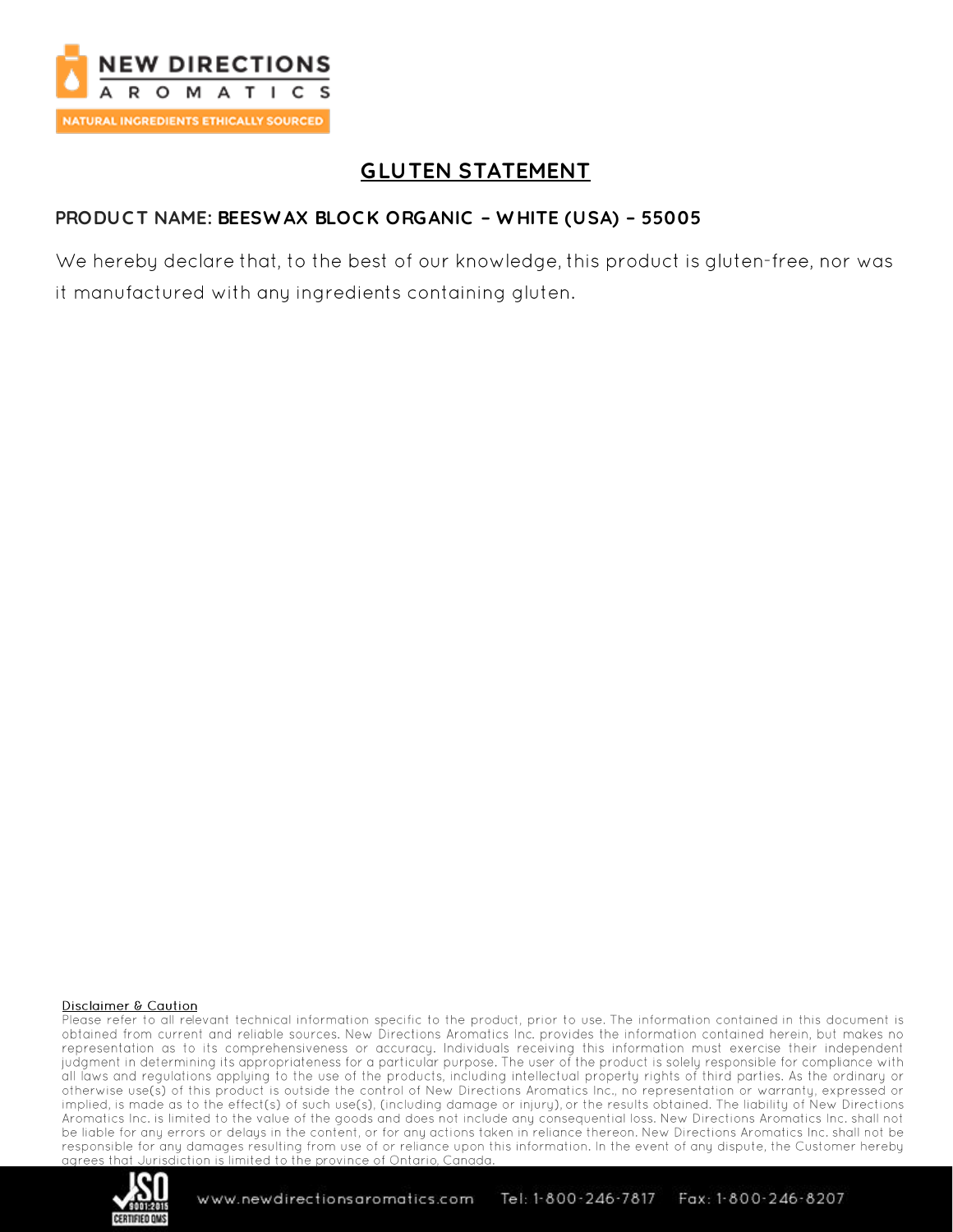

## **DEC LARATION OF BOVINE/TRANSFERABALE SPONGIFORM ENC EPHALOPATHY (BSE/TSE)**

#### **PRODUC T NAME: BEESW AX BLOC K ORGANIC – W HITE (USA) – 55005**

We hereby declare that, to the best of our knowledge, this product is free of BSE/TSE.

#### **Disclaimer & Caution**

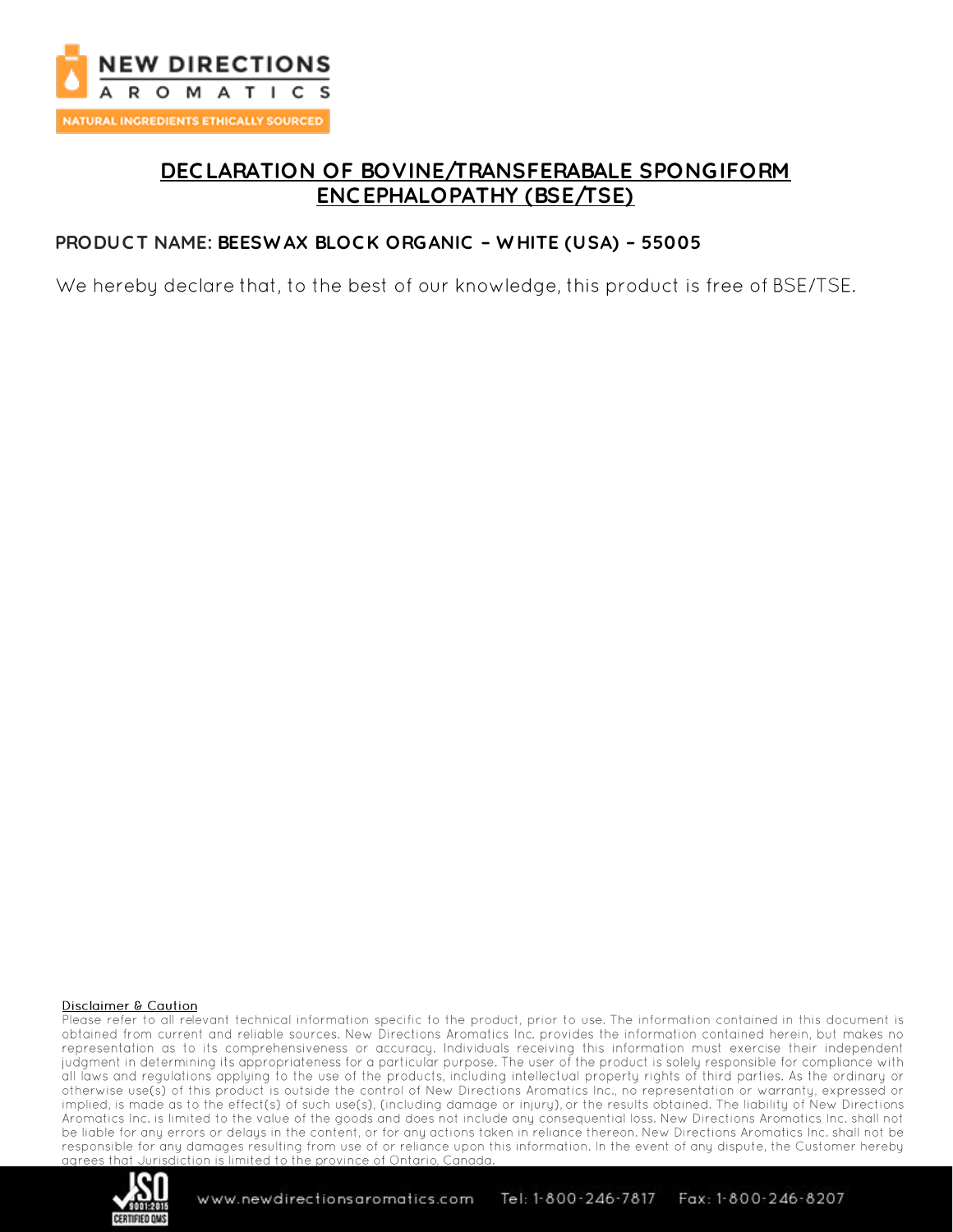

# **CRUELTY-FREE STATEMENT**

### PRODUCT NAME: BEESWAX BLOCK ORGANIC - WHITE (USA) - 55005

We hereby declare that, to the best of our knowledge, this product has not been tested on animals.

#### **Disclaimer & Caution**

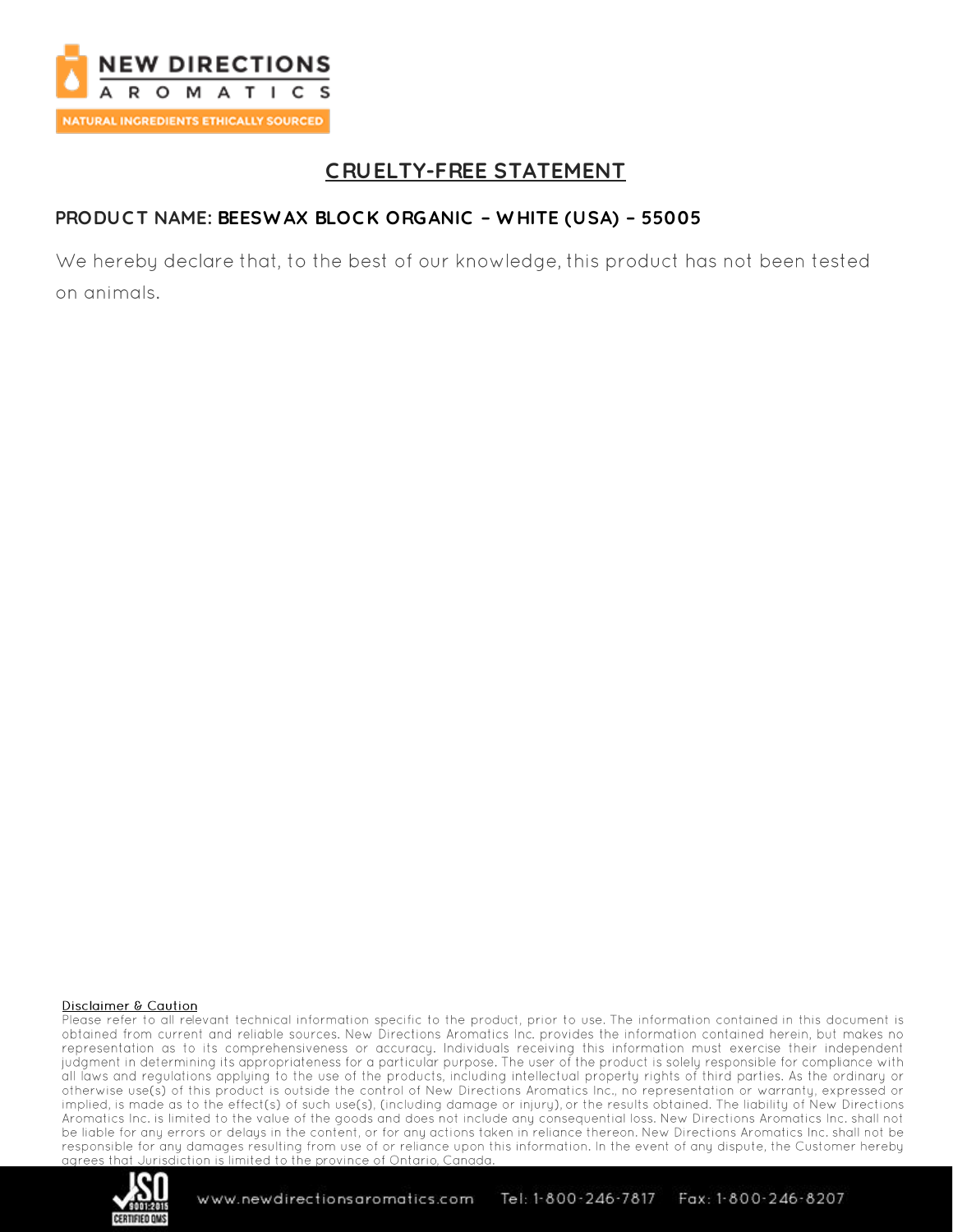

# **KOSHER STATEMENT**

### PRODUCT NAME: BEESWAX BLOCK ORGANIC - WHITE (USA) - 55005

We hereby confirm that this product has been certified to Kosher standards.

#### **Disclaimer & Caution**

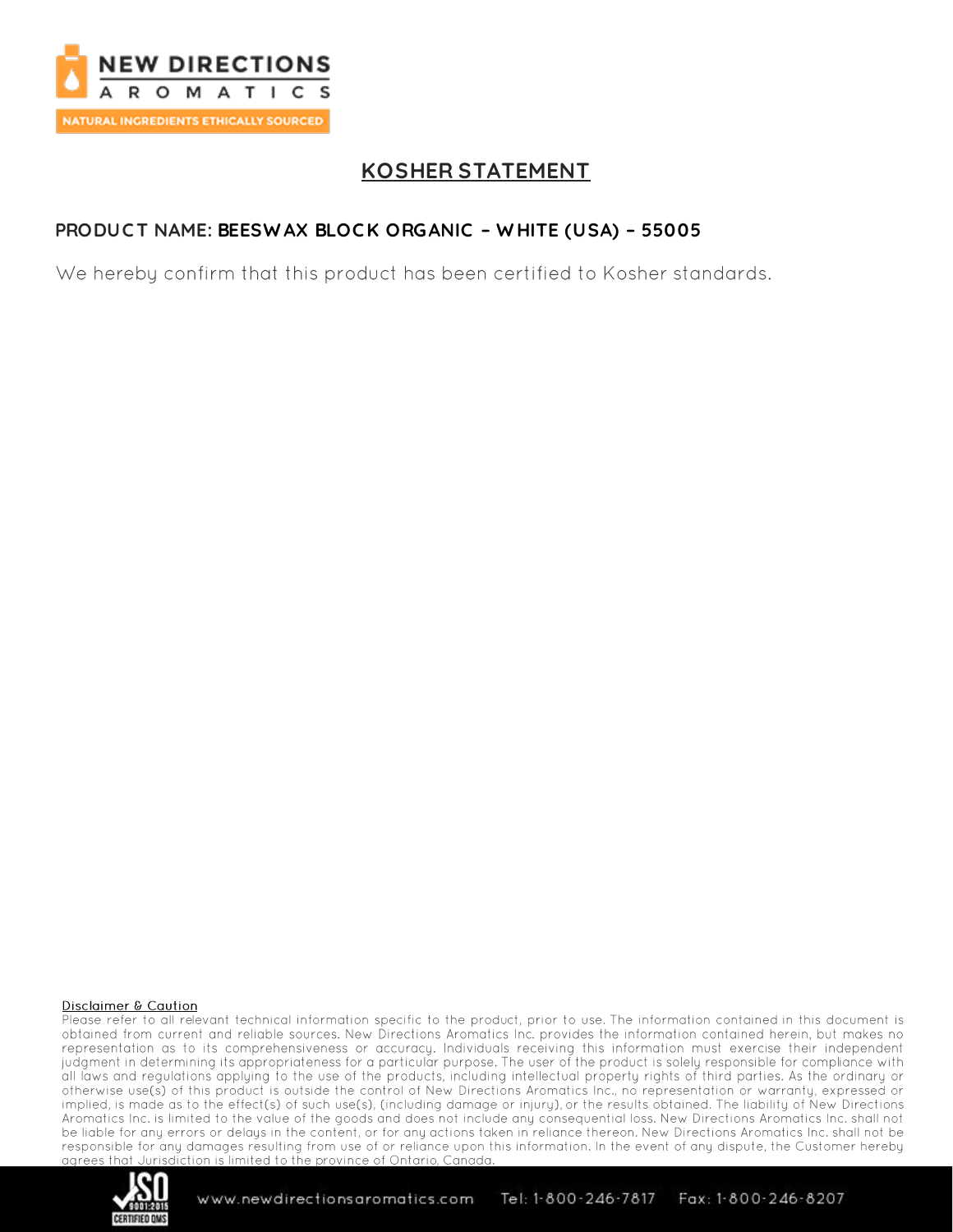

# **VEGETARIAN STATEMENT**

### PRODUCT NAME: BEESWAX BLOCK ORGANIC - WHITE (USA) - 55005

We hereby confirm that this product has been certified to Vegetarian standards.

#### **Disclaimer & Caution**

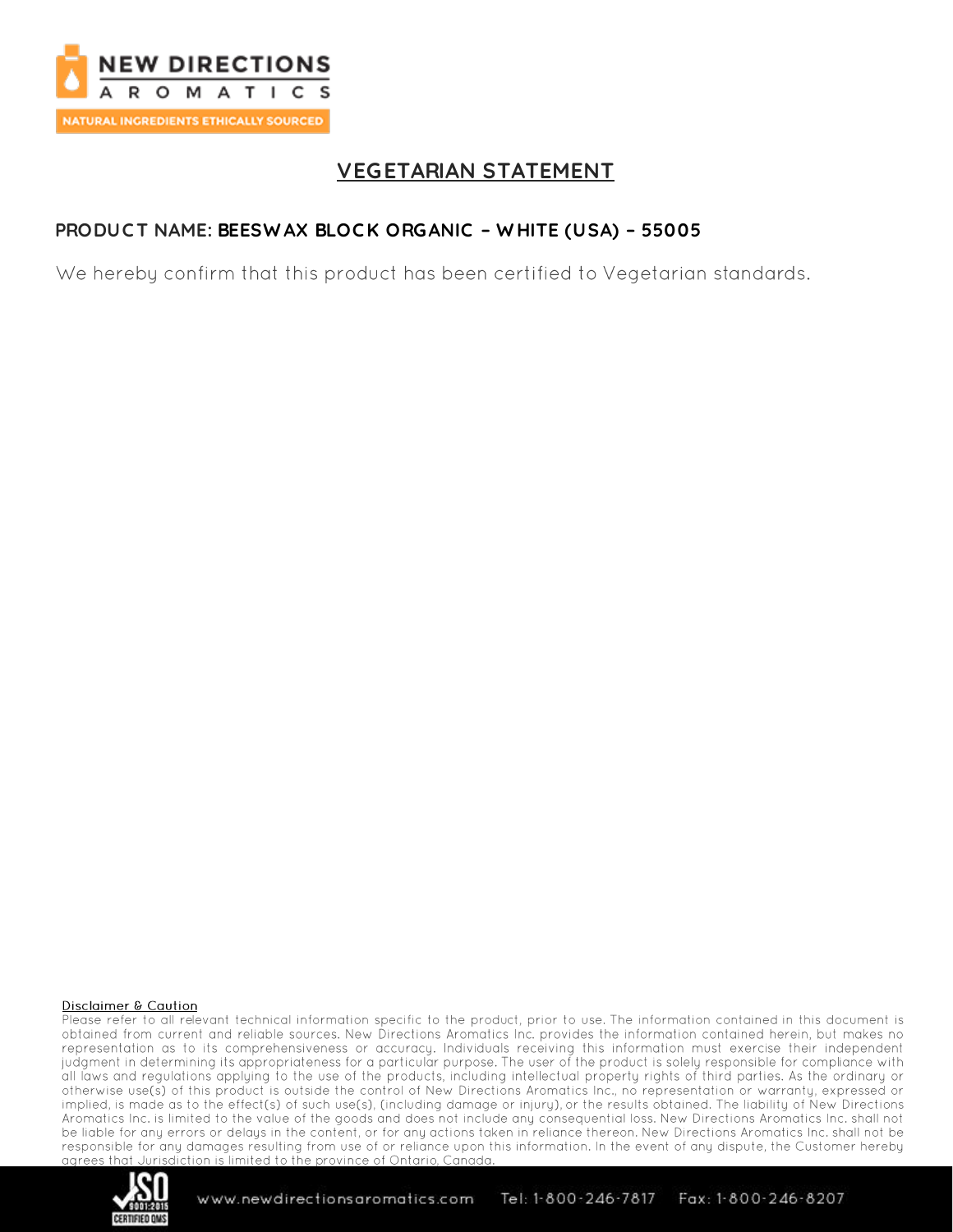

# **CALIFORNIA PROPOSITION 65 STATEMENT**

### PRODUCT NAME: BEESWAX BLOCK ORGANIC - WHITE (USA) - 55005

We hereby declare that, to the best of our knowledge, this product does not contain any substances included in California Proposition 65.

#### **Disclaimer & Caution**